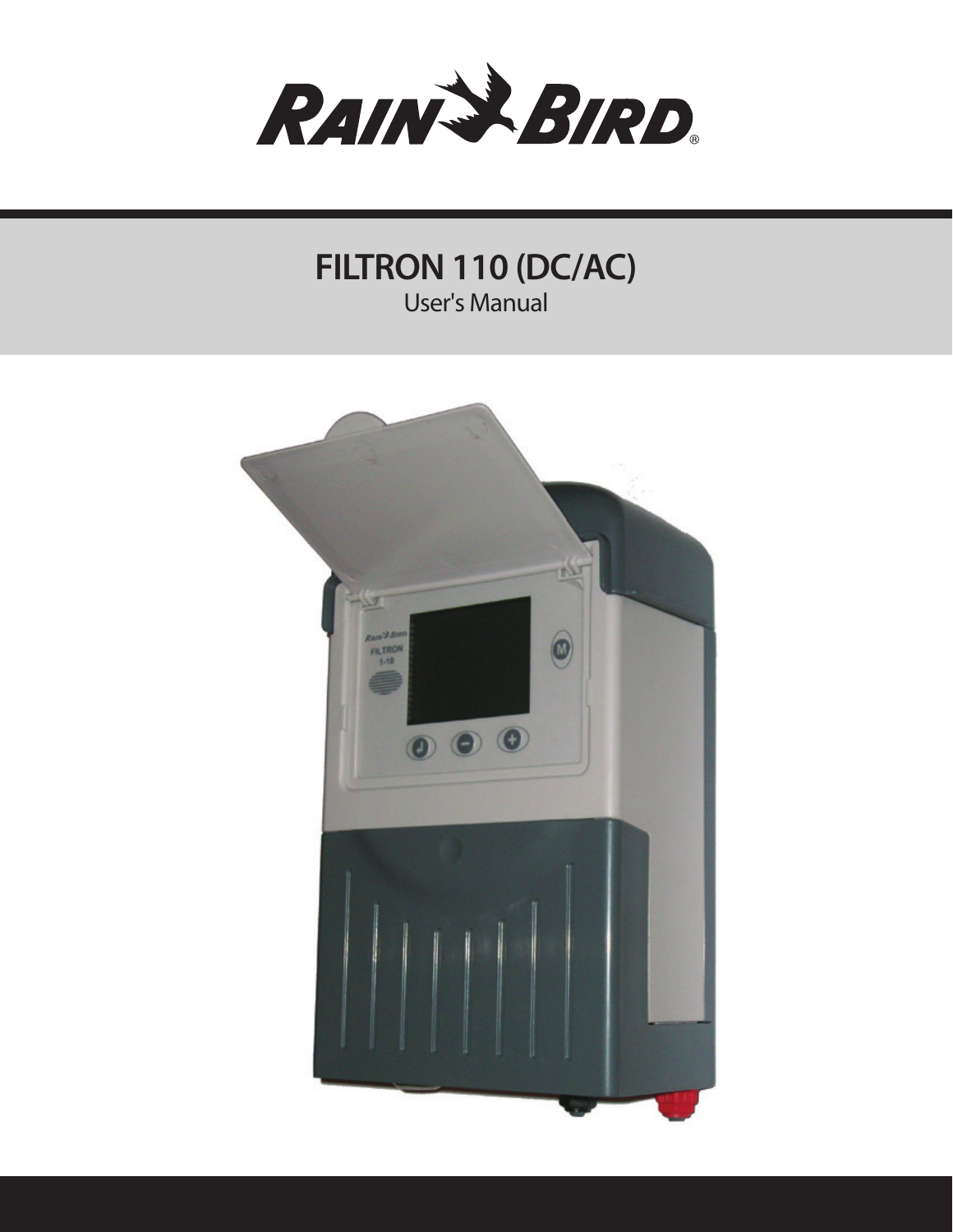# FILTRON 110 (DC/AC) - List of features

- The "FILTRON 110" is a modular backflushing controller for automatic filters of 1 to 10 stations.
- There exist DC and AC models.
- The DC model can be powered either by 6y DC or 12y DC and it activates 2 wired 12y DC latching solenoids. The voltage for the solenoids switching is boosted by a charge pump.
- The AC model contains an internal transformer that generates the 24v AC for the solenoids.
- Flushing cycles may be triggered either by time or by the embedded electronic DP sensor reaching the set point, or by a dry contact signal from an external DP sensor.
- Endless looping problems can be eliminated by detecting repeated consecutive cycles passing beyond a predefined limit.
- The unit can optionally handle a Pressure-Sustaining / Main valve, and an Alarm output.
- The unit is equipped with a customized LCD display and key board.
- The unit counts separately the number of flushing cycles triggered by DP, by time and manually.

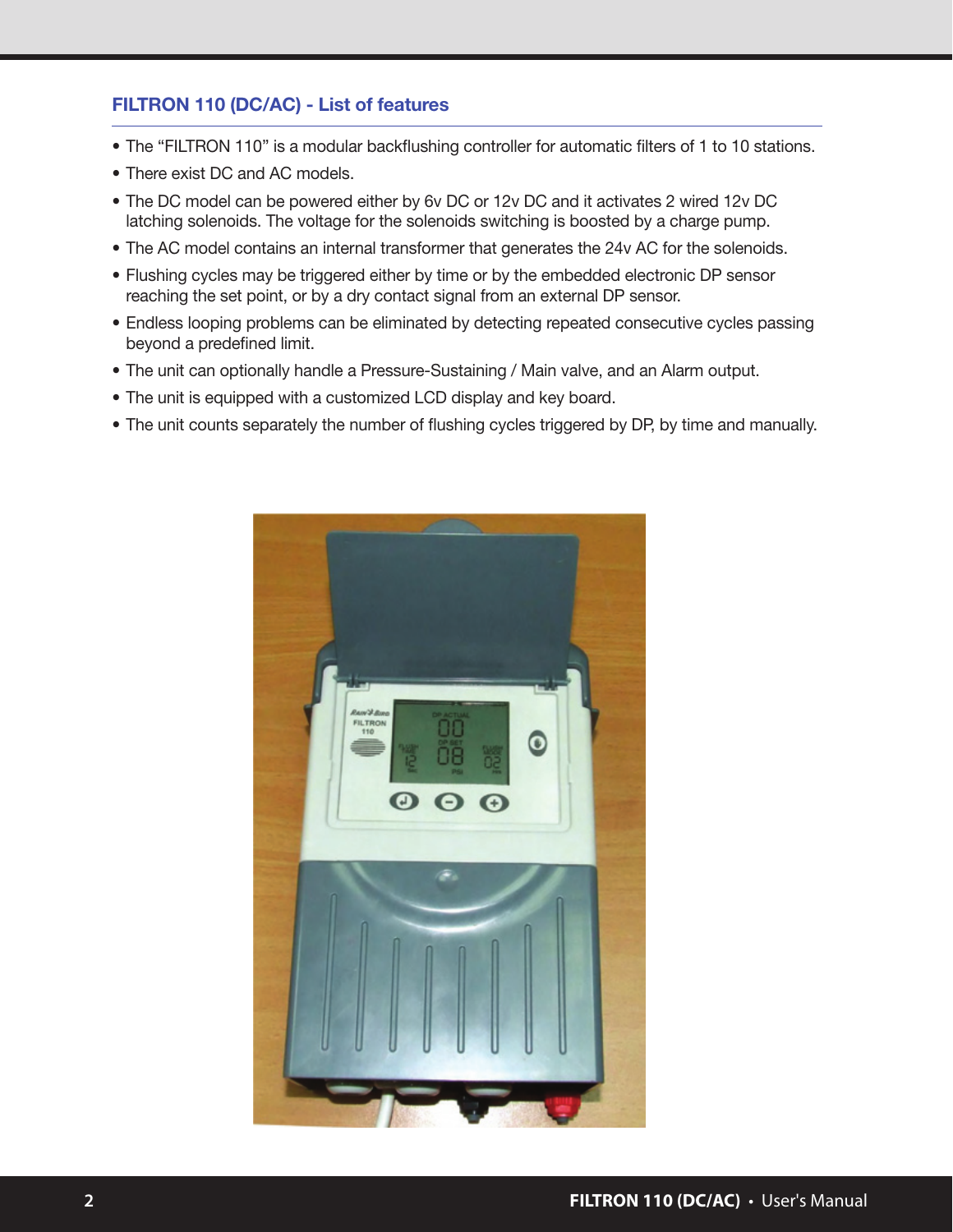#### **How to program the controller**

The controller is equipped with an LCD display and 4 keys as displayed below. When the unit is left untouched for a minute the display is switched off and the only life signal is given by a beep sound that can be heard every 20 seconds. Holding down any of the keys for a few seconds will bring the screen back to life.



The screen consists of several fields, some of them are editable and some of them are not. For inserting EDIT MODE the ENTER key has to be pushed. The EDIT MODE is indicated by blinking of the characters at the currently editable field. Each time the ENTER key is pushed again, the next editable field becomes under focus and starts blinking. While in EDIT MODE the "+" and "-" keys can be used for changing the value under focus. Pushing the ENTER key again will set the selected value to the current field and move the focus to the next editable field which will start blinking. Once entering this process of passing through the edible fields, the user has no way back but by pushing the ENTER key repeatedly, he passes through the chain of edible fields until arriving back to the FLUSH TIME field, meeting no more blinking fields.



Notice that before the first use of the unit, it may be necessary to pass through the configuration process prior to defining the flushing program in order to adjust the features of controller to the specific application. The configuration process is described below.

#### **The chain of editable fields**

Following is the chain of edible fields. The existence of the DP SET-POINT field depends on whether the system contains a built-in electronic DP or not.

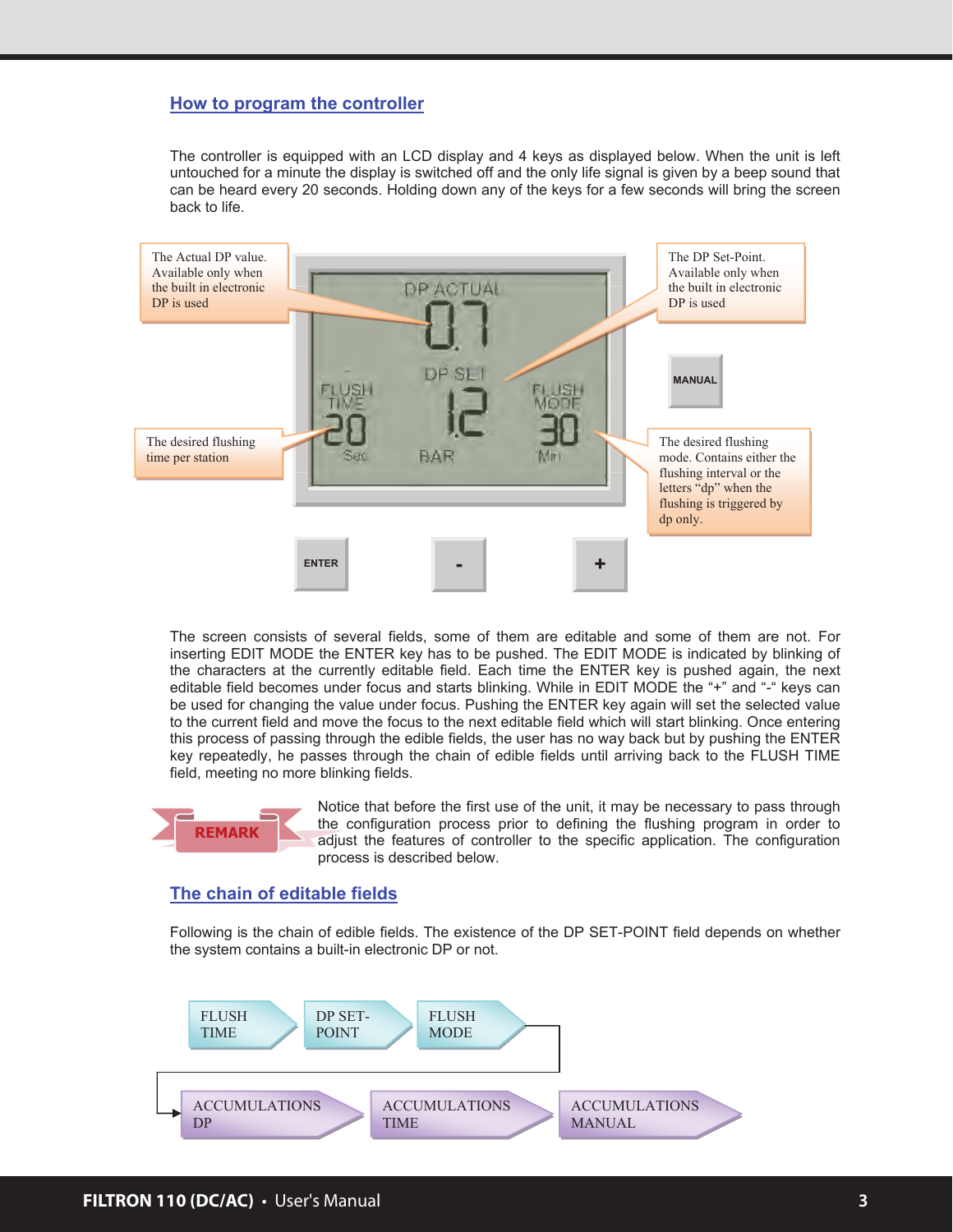# **The Flush Time**

Defines the duration of the flushing time per station. The following options are selectable:

5-20 sec in steps of 1 sec 20-55 sec in steps of 5 sec 1-6 min in steps of 0.5 min

# **The DP Set Point**

At this field the user defines the pressure difference between the filter's inlet and outlet that when reached, a flushing cycle will take place. This field appears only when the system includes the built in electronic DP sensor.

When the pressure is expressed in BAR the range of values is 0.1 – 2.0 BAR. When the pressure is expressed in PSI the range of values is 1- 30 PSI.

When the system does not include the built in electronic DP sensor but is connected to an external DP sensor, the flushing request signal arrives in the shape of a closed dry contact.

# **The Flush Mode**

The Flush Mode defines how the flushing cycles is triggered. The selectable options are as follows:

- **OFF** no flushing will take place<br>**By time** In this case the flushing cy
- In this case the flushing cycles will be repeated in a selected interval or will be triggered by the DP signal depending on what happens first. No matter how was the flushing cycle started the interval to the next cycle will start to be measured again after each ending of a flushing sequence. The selectable intervals are the following:

5, 10, 15, 20, 25, 30, 35, 40, 45, 50, 55, 60 minutes 2, 3, 4, 5, 6, 8, 12, 18, 24, 72, 120 hours

**dp** – flushing will be triggered by DP only.



If the "+" and "-" keys are pressed and held down simultaneously the "Flush Mode" field will show the left time until next cycle, alternately hours and minutes.

#### **The Accumulations**

The unit accumulates and displays the number of flushing cycles caused by DP, by time, or manually At each of the accumulation fields, the "+" or "-" keys may be used for clearing the accumulated value.

# **The Configuration**

In order to enter into the configuration process press and hold down the ENTER key for 3 seconds.

The unit will detect how many "plug in" boards (each of 2 outputs) are used in the particular case.

During the configuration process the following features are defined:

Main Valve (sustaining valve) - Yes/ No. When the answer is "Yes" the Pre Dwell delay between the Main Valve opening and the opening of Station No. 1 can be defined. The selectable delay steps are: 5, 10, 15, 20, 25, 30, 35, 40, 45, 50, 55 sec 1, 1.5, 2, 2.5, 3, 3.5, 4, 4.5, 5, 5.5, 6 min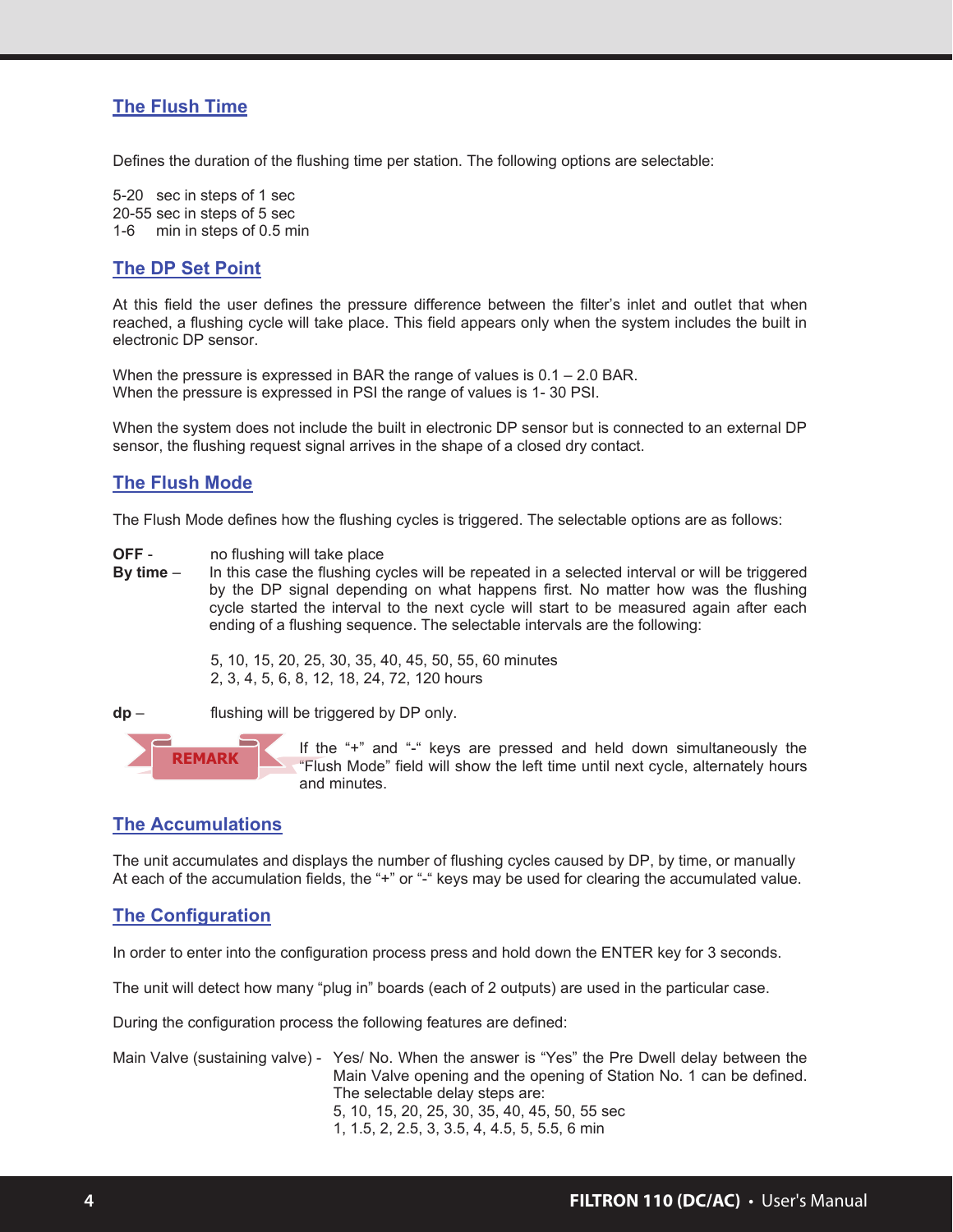| Dwell time -     | the delay between stations – 5, 10, 15, 20, 25, 30, 35, 40, 45, 50, 55,<br>60 sec.                                                                                                                                                                                                                                                                                                                                                                                                                                                                                                                                                                                                                                                                                                     |
|------------------|----------------------------------------------------------------------------------------------------------------------------------------------------------------------------------------------------------------------------------------------------------------------------------------------------------------------------------------------------------------------------------------------------------------------------------------------------------------------------------------------------------------------------------------------------------------------------------------------------------------------------------------------------------------------------------------------------------------------------------------------------------------------------------------|
| DP delay -       | the delay during which the DP sensor reading is expected to remain<br>stable before reaction - 5, 10, 15, 20, 25, 30, 35, 40, 45, 50, 55, 60<br>sec.                                                                                                                                                                                                                                                                                                                                                                                                                                                                                                                                                                                                                                   |
| Looping limit -  | the number of consecutive flushing cycles triggered by the DP sensor<br>before deciding that there is an endless lopping problem. The options<br>are: 1-10 or "no" which means ignoring the looping problem.                                                                                                                                                                                                                                                                                                                                                                                                                                                                                                                                                                           |
| Alarm -          | Yes/No – allocating one output for alarm activation.                                                                                                                                                                                                                                                                                                                                                                                                                                                                                                                                                                                                                                                                                                                                   |
| Delay Valve -    | Yes/No – allocating an output for Delay Valve activation.                                                                                                                                                                                                                                                                                                                                                                                                                                                                                                                                                                                                                                                                                                                              |
| View Outputs -   | this is a special mode that enables passing through the list of outputs<br>to see how each output was allocated. Use the $+$ key to change the<br>"no" into "yes" and confirm by "Enter", then keep using the + key to<br>pass through the list. At the bottom left corner the ordinal number of<br>the output is displayed and its allocated function appears in large<br>letters at the center of the screen. Notice that the number of possible<br>outputs that can be used is always an even number since it results<br>from the number of "plug in" boards (each of 2 outputs) included.<br>However if the number of outputs needed is not an even number,<br>then the last valve allocated for flushing may be canceled by use of<br>manual operations key<br>the $\mathbb{M}_n$ |
| Pressure units - | deciding about the units to be used for pressure measurement.<br>Selecting between BAR or PSI.                                                                                                                                                                                                                                                                                                                                                                                                                                                                                                                                                                                                                                                                                         |
| Calibration-     | Zero calibration of the built in electronic DP sensor. While the sensor<br>ports are disconnected select Calibration = Yes.                                                                                                                                                                                                                                                                                                                                                                                                                                                                                                                                                                                                                                                            |

# **Handling Endless Looping problems**

As explained above, endless looping problem will be declared when the number of consecutive flushing cycles triggered by the DP sensor exceeds the "Looping limit" defined during configuration. When endless looping problem was detected, the DP indication will no longer be considered as a trigger for flushing. The following flushing cycles will be triggered by the interval count down only.

The problem will be considered as solved when the constant indication of the DP sensor will be removed.

# **Handling Low pressure**

When a closed contact indication is received at the low pressure input of the controller, the symbol  $\mathbb{R}$ will start to appear blinking at the display. All activities will stop including the countdown to the next flushing cycle. If the low pressure happened while a flushing sequence was in progress, when the low pressure condition terminates the flushing sequence will start from the beginning rather than continue from the stop point.

### **Connecting the DP sensor to the filter system**

The DP sensor is connected to the filter system by 2 command tubes, the one which comes from the filter inlet (High pressure) will be connected to the red point, and the one that comes from the outlet (Lower pressure) will go to the black point. It is important to put a small filter of 120 mesh (not supplied) between the red point and the high pressure connection point.

> The small filter to be added between the high pressure inlet and the red point. It is the user's responsibility to add this filter.

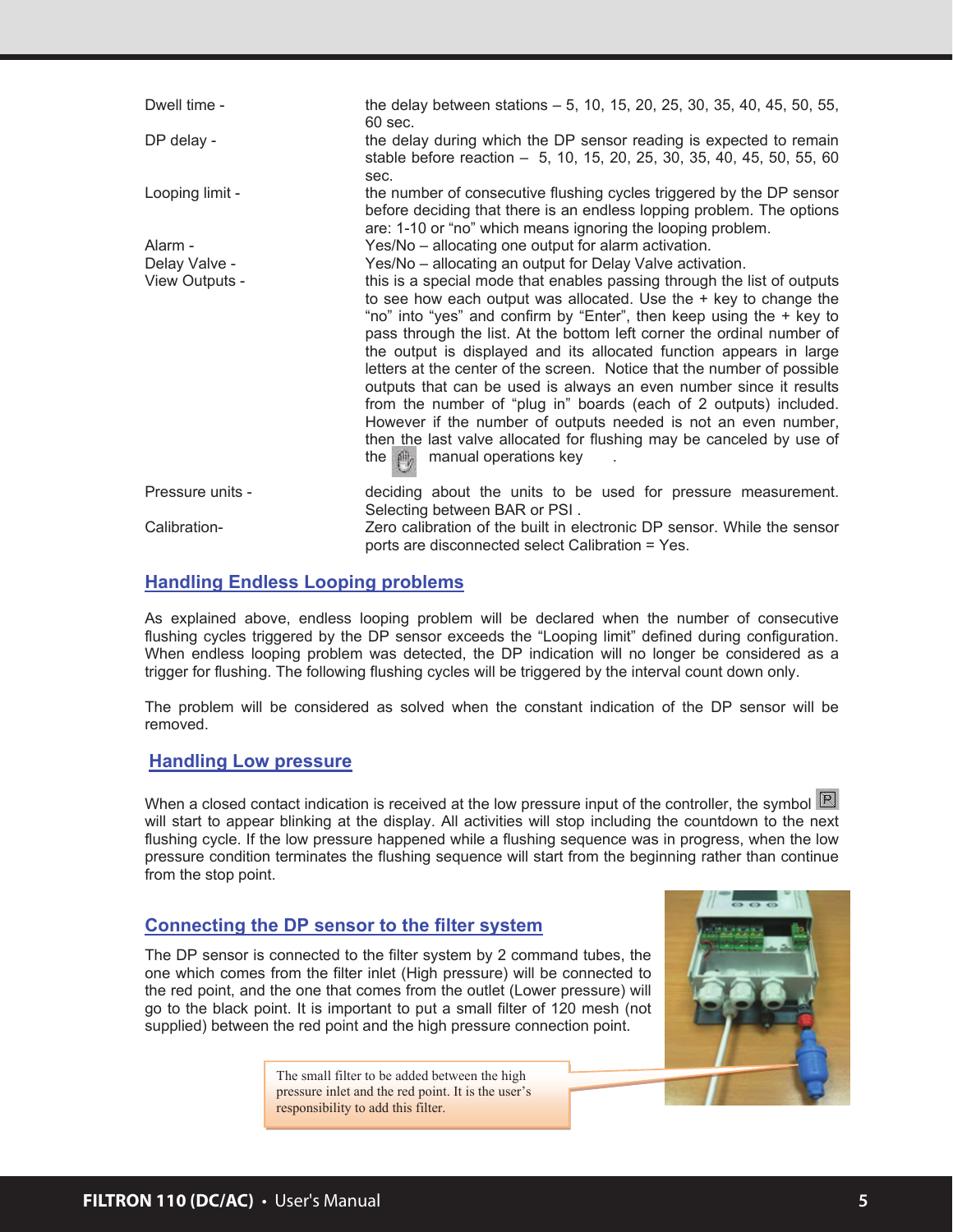# **Low battery**

The unit has two levels of low battery indication. At the first level when the battery voltage drops to the

first level, the sign  $\Box$  will start to appear at the screen. When the battery voltage drops further and reaches the second level, all outputs will shut down, the screen will be cleared leaving only the low battery icon.

# **Manual activation**

A flushing sequence can be manually activated by the "MANUAL" key. When manually activated the

icon will appear on the display. The same key will be used for manually terminating a sequence in progress.

# **Timing Diagram**

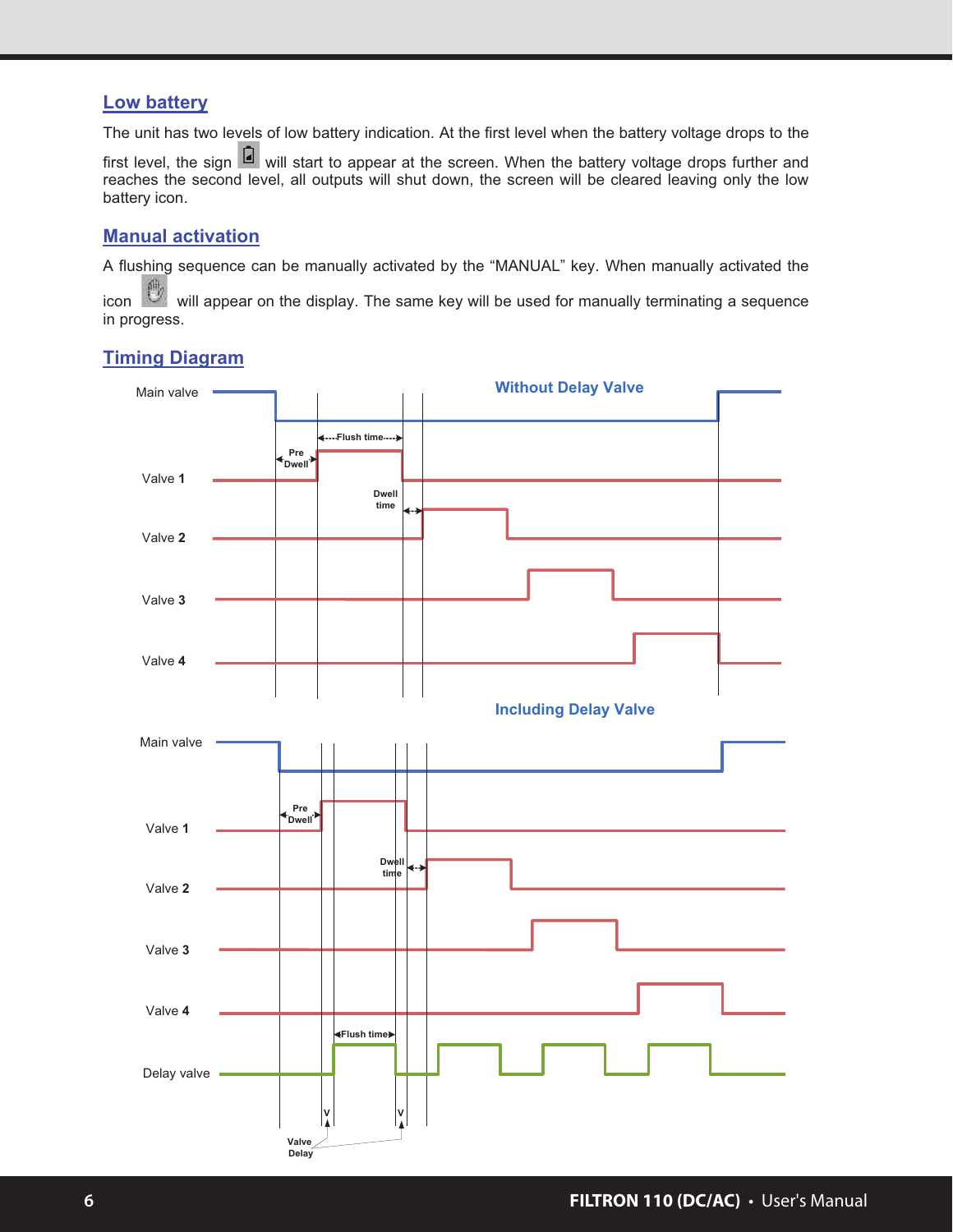# **Wiring Diagram**

#### **DC MODEL**

The drawing below shows the wiring of the DC model of the controller.

# **Notice that:**

- The External DP sensor is optional and it is intended for use in cases there is no Embedded Electronic DP included.
- 2. The powering of the unit can be either by 6v DC or 12v DC.<br>3. The solenoids will be of 12v DC latch.
- The solenoids will be of 12v DC latch.



External DP Sensor (dry contact)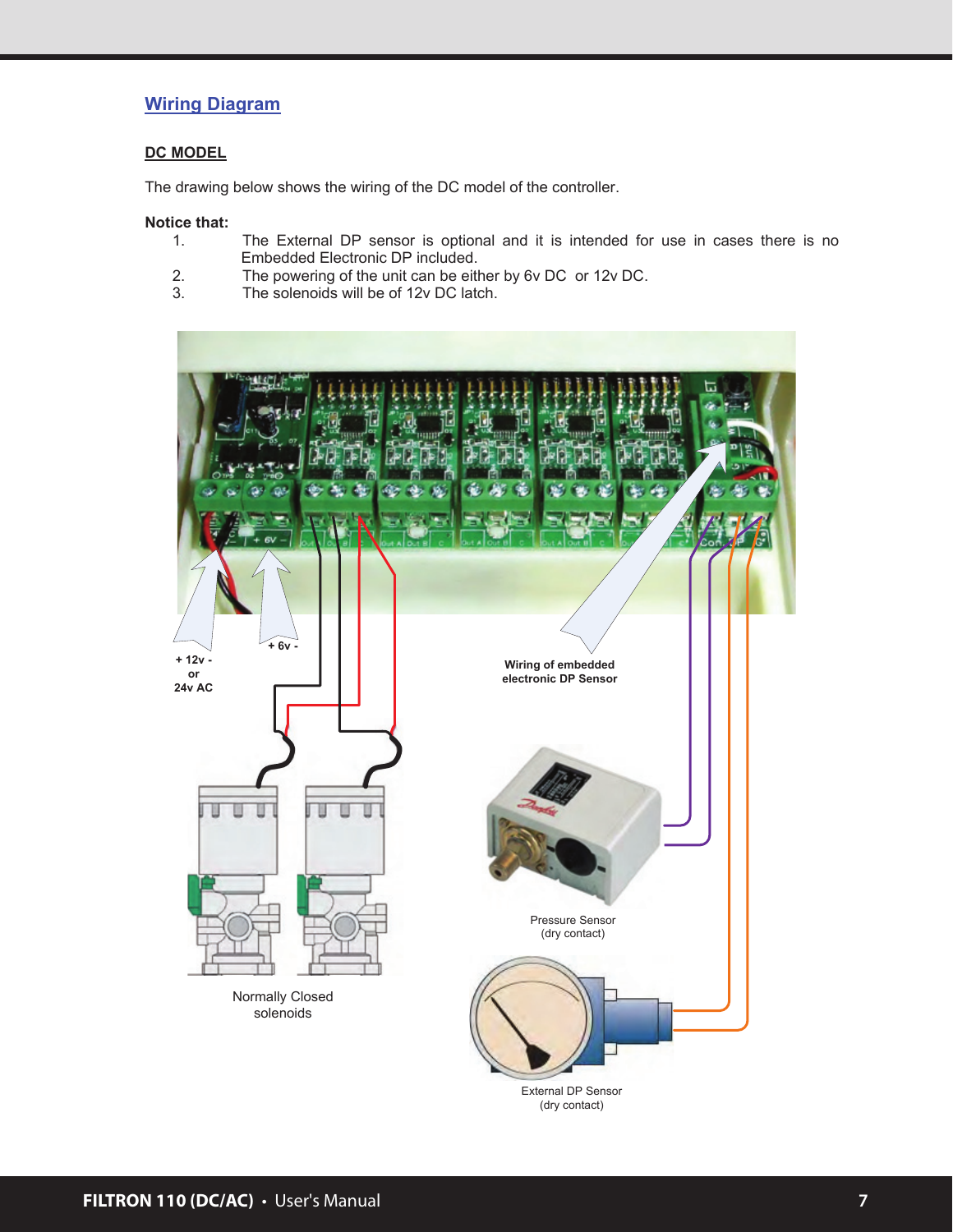### **AC MODEL**

The drawing below shows the wiring of the AC model of the controller.

# **Notice that:**

- The External DP sensor is optional and it is intended for use in cases there is no Embedded Electronic DP included.
- 2. The powering of the unit is by 24v AC transformed from 220/110 v AC.<br>3. The solenoids will be of 24v AC.
- The solenoids will be of 24v AC.

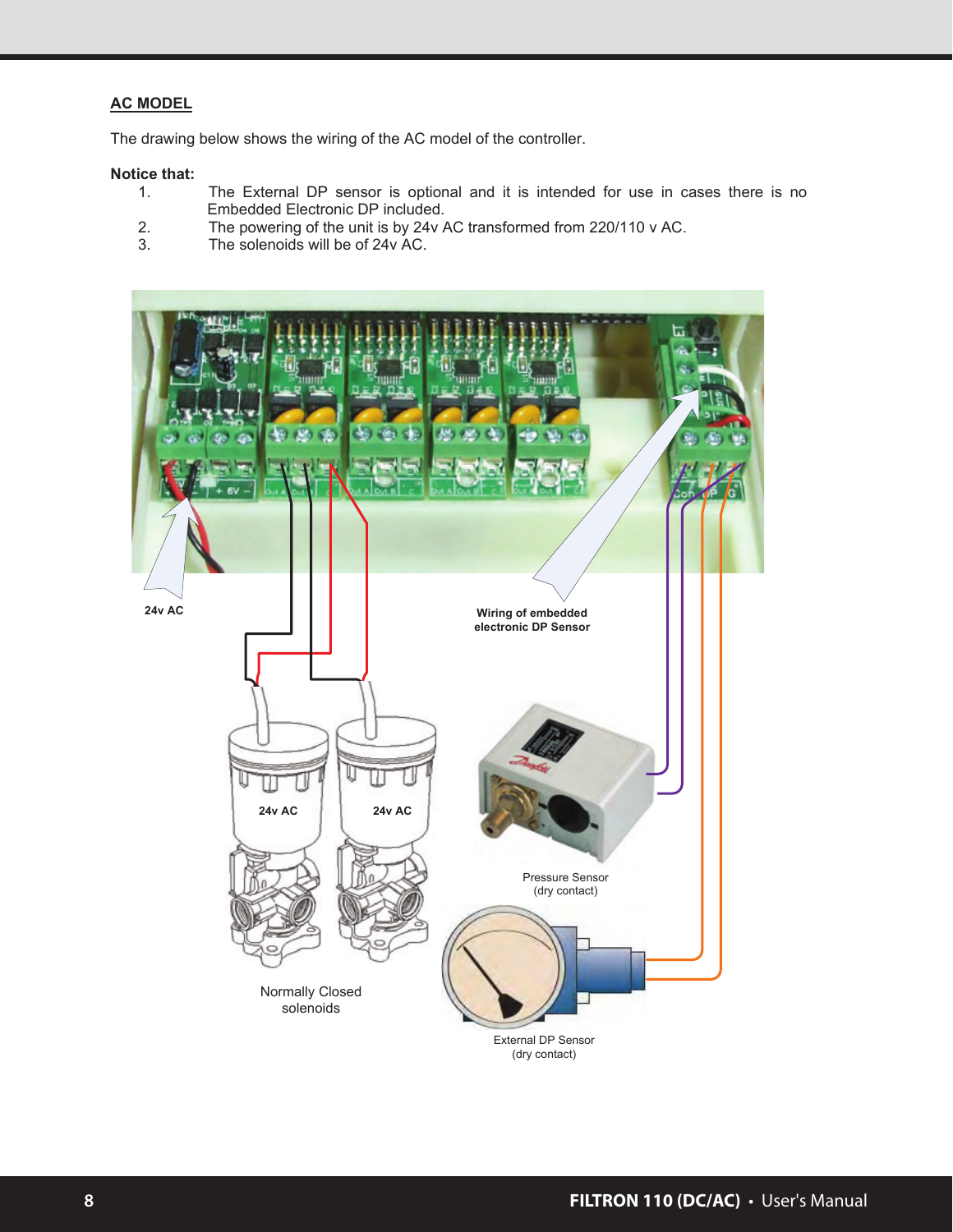# **TECHNICAL DATA**

| <b>DC MODEL</b>                                          |                                                                                                                                         |
|----------------------------------------------------------|-----------------------------------------------------------------------------------------------------------------------------------------|
| <b>Power source:</b>                                     | 6v supplied by 4 x 1.5 "D" size alkaline batteries.<br>or 12v DC dry battery<br>or 12v rechargeable battery with solar panel of 2 watts |
| Outputs :                                                | 12v DC latching solenoids.                                                                                                              |
| DP:                                                      | Embedded electronic analog DP sensor<br>or external dry contact DP sensor.                                                              |
| <b>Pressure Sensor:</b><br><b>Operating temperature:</b> | Dry contact pressure sensor<br>$0 - 60$ °C.                                                                                             |

# **AC MODEL**

| <b>Power source:</b>          | 220 or 110 v AC 50 or 60 Hz with built in transformer to 24y AC. |
|-------------------------------|------------------------------------------------------------------|
| Outputs :                     | 24v AC solenoids.                                                |
| DP:                           | Embedded electronic analog DP sensor                             |
|                               | or external dry contact DP sensor.                               |
| <b>Pressure Sensor:</b>       | Dry contact pressure sensor                                      |
| <b>Operating temperature:</b> | $0 - 60^\circ$ C.                                                |
|                               |                                                                  |